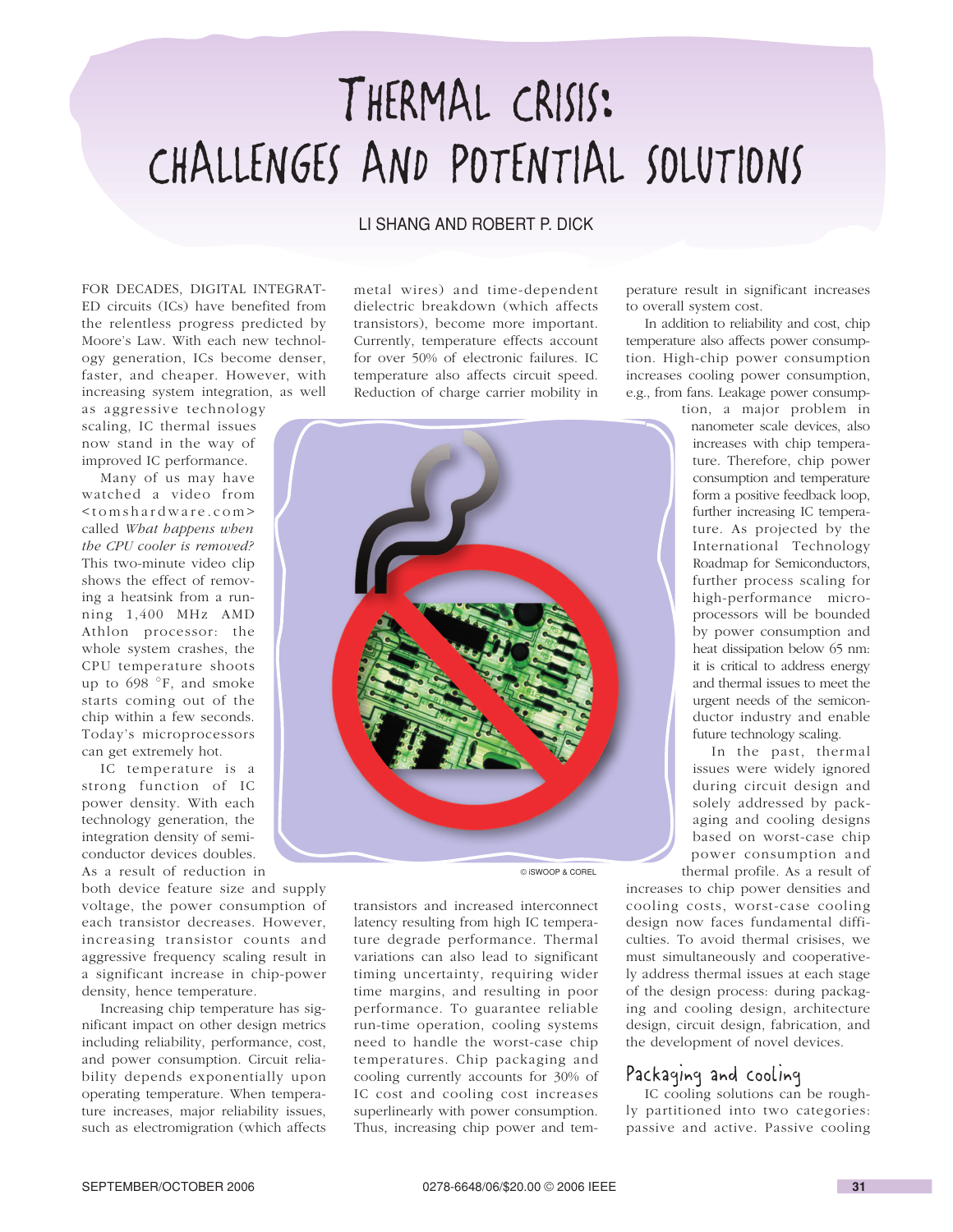

**Fig. 1 Potential solutions to thermal crisis**

solutions mainly rely on conduction and natural convection. Active cooling uses external forces, such as forced convection. Active cooling is generally much more effective than passive cooling. Various factors need to be considered during cooling design, e.g., cooling efficiency, cost, space, and noise.

The next time you help your parents clean up the garage, you can examine their old 80386 computer. In modern computers, the microprocessor cooling consists of a huge heatsink, heatpipes, and a cooling fan. In your parents' old toy, you may only see a small plastic package without extra cooling. Fundamentally, both the shabby plastic package of the 80386 and the fancy heatsinkheatpipe-cooling fan solution serve the same thermal purpose—facilitating transfer of heat produced by the microprocessor to the surrounding environment. However, the power consumption of the 80386 is only around 2 W, while modern microprocessors easily consume 100 W. As chip power consumption increases, cooling solutions naturally become more complicated and costly.

Cooling design for today's highpower microprocessors requires detailed thermal modeling and analysis using complex numerical analysis methods. However, the basic idea of cooling design is quite simple. There is a well-known duality between heat transfer and electric phenomena. Heat flows through thermal resistors, charges and discharges thermal capacitors, and causes temperature varia-

tion. In fact, our modeling method for electrical circuits was first proposed by Jean Fourier in 1822 for thermal modeling, and later used to model electrical circuits by Georg Simon Ohm in 1827.

Forced-air cooling is the most widely used cooling technology for personal computers. Heat generated by transistors and metal interconnects flows through the silicon die (with thermal resistance  $R_{\text{die}}$ ) as well as cooling and packaging layers (with thermal resistance  $R_{\text{colpkg}}$ ) by heat conduction, and then dissipates to the ambient environment by heat convection. Heat convection cooling efficiency is proportional to *A*colpkg, the interface area between cooling package and ambient environment. Coefficient *h* is a function of air flow rate determined by the cooling fan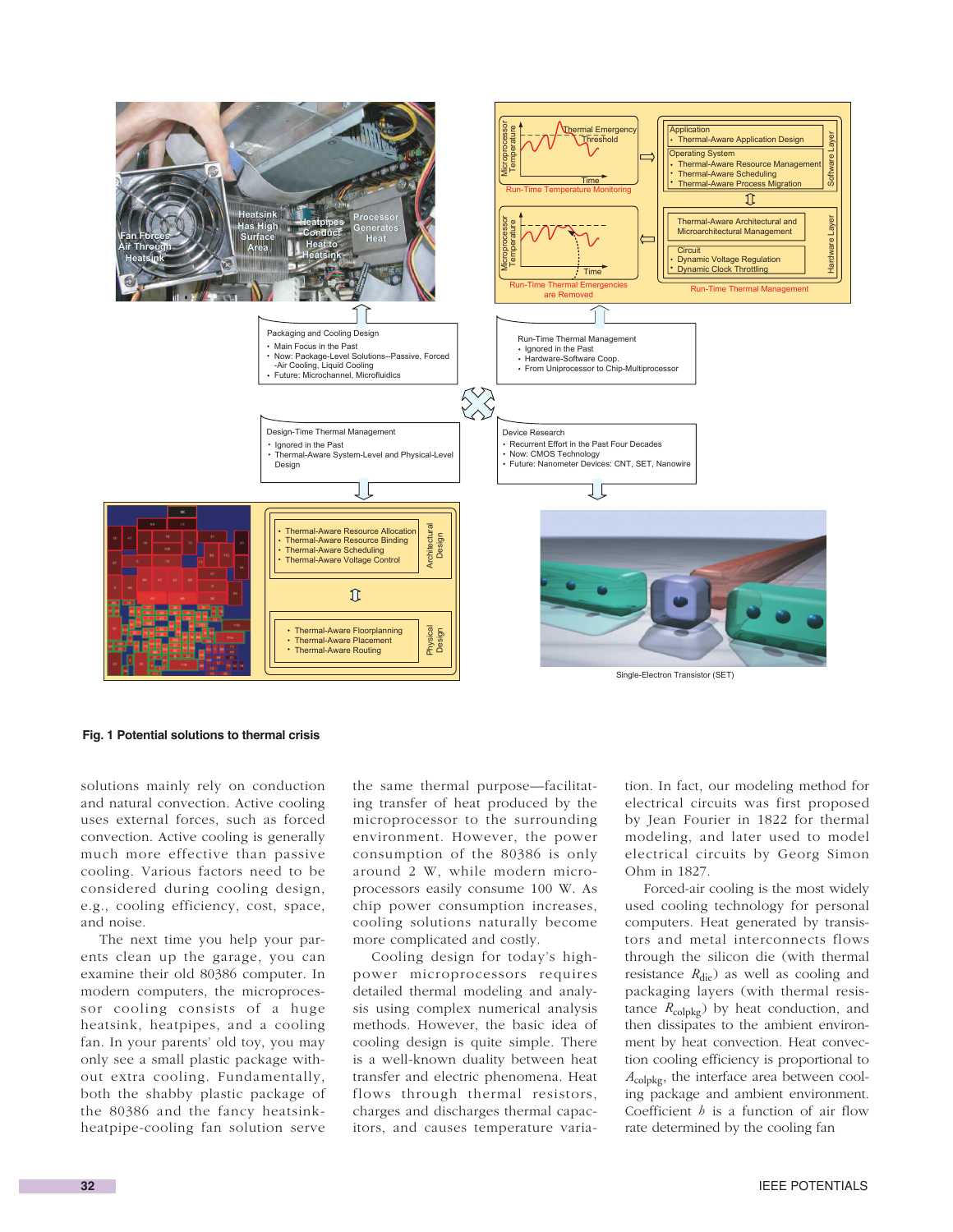$$
T_{\text{junction}} = (R_{\text{die}} + R_{\text{colpkg}})
$$

$$
\times P + \frac{b}{A_{\text{colpkg}}} \times P + T_{\text{ambient}}.
$$

This equation implies a tradeoff between cooling via conduction and convection. As shown in this equation, extra packaging and cooling material layers are detrimental to thermal conductivity. The purpose of these cooling layers, such as the heatsink, is to improve convection efficiency by increasing the interface area with the ambient environment, *A*colpkg.

To achieve high cooling efficiency within limited space, e.g., heatsinkheatpipe-cooling fan based designs have been widely used. The upperleft quadrant of Fig. 1 shows a photograph of one such design used to cool an AMD Athlon processor within a compact Shuttle XPC computer. Heatpipes use a two-phase heat transfer mechanism that provides order of magnitude better cooling efficiency than an equivalent piece of copper. A heatpipe is a two-layer, closed, evacuated cylindrical vessel. Inside a heatpipe, coolant vaporizes at a high-temperature zone, flows along the pipe, and condenses at a low temperature zone. The condensed coolant is then returned to the high-temperature zone via a wick.

Power consumption in modern microprocessors is approaching the point at which forced-air cooling becomes impractical. As a result, liquid cooling, which was widely used in high-end servers before the complementary metal oxide semiconductor (CMOS) era, has started appearing in the personal computer market. One example is the Microsoft Xbox 360. Its reliability has been questioned due to overheating. Various liquid cooling solutions were developed to replace the default forced-air cooling configuration. Liquid cooling is analogous to the use of a radiator in a car. Liquid coolant circulates through the heatsink, absorbs heat from the microprocessor, and dissipates heat to the ambient environment. Compared to forced-air cooling, liquid cooling is much more efficient and quieter, but has other disadvantages, e.g., bulk, cost, complexity, and risk of leaking.

As semiconductor technology scales further, due to high power density and nonuniform heat generation, existing package-level cooling technologies face two main challenges. First, local hotspots cannot be effectively handled by package-level cooling. One recent example is the data corruption problem in AMD Opteron processors that resulted from overheating floating-point units. Second, the thermal contact resistance between silicon die and heatsink affects the efficiency of heat conduction. To address these challenges, much attention has been focused on micro and nano cooling technologies.

Since first introduced in 1986 by Tuckerman and Pease, microchannel cooling has been one of the most effective cooling solutions. Numerous channels with diameters in the range of millimeters to micrometers are embedded within a thin layer of cooling material or directly etched into a silicon die. Within these channels, coolant transfers heat through either single-phase (liquid only) or twophase (liquid and gas) flow. It has shown that a microchannel heatsink can handle heat density in the range of unit  $1,000 \text{ W/cm}^2$ . In addition, by controlling the operation of microchannels at hotspot regions, local thermal emergencies can be eliminated. Furthermore, since microchannels can be integrated directly into the silicon substrate, thermal contact resistance can be avoided. Therefore, the two main cooling objectives, reduction of overall chip temperature and elimination of local hotspots, can be achieved by microchannel-based cooling solutions.

#### Run-time thermal management

As dynamic power management techniques, such as voltage scaling and clock gating, become more widely used in ICs, run-time power and thermal variations increase. The worst-case chip power consumption, used to guide cooling design, is seldom observed. Cooling cost increases superlinearly with chip power consumption. Therefore, conservative cooling design targeting the worstcase power and thermal scenario becomes increasingly excessive and infeasible.

Run-time thermal management techniques have recently been proposed by the computer architecture research society to address the drawbacks of conventional cooling design. Using these techniques, run-time chip power consumption and thermal profile are monitored. ICs remain in normal operation as long as their temperatures are within the reliable operational range. When run-time thermal emergencies occur due to prolonged high power consumption, thermalaware control techniques are engaged to eliminate thermal emergencies by reducing the power consumption, and performance, of the microprocessor. The upper-right quadrant of the figure shows how run-time thermal management uses a control-feedback loop to prevent thermal emergencies in an IC. Run-time thermal management allows cooling solutions to target averagecase, instead of worst-case, chip power consumption, thereby significantly reducing cooling cost. As worstcase power consumption occurs rarely, the performance penalty is low.

Recently, various run-time thermal management techniques have been developed. The Intel Pentium 4 is one of the first microprocessors with built-in run-time thermal control. The processor contains one on-die thermal sensor and one on-die thermal diode. The on-die thermal sensor protects the processor in the event of a catastrophic cooling failure by throttling the system clock or completely shutting down the microprocessor. The on-die thermal diode enables offchip temperature measurement. Processor run-time temperature gathered by the thermal diode can be fed back to system software layers, i.e., operating system and applications, thus providing the opportunity for efficient hardware-software cooperative run-time thermal control. Microprocessors from AMD also provide similar thermal monitoring and management capabilities. The video from <tomshardware.com> is somewhat misleading. The thermal failure is mainly due to the motherboard used in the test, which does not support an on-board thermal diode.

Spatial thermal variation and local thermal hotspots are becoming increasingly important. A distributed thermal monitoring and management solution is used in the IBM POWER5 processor. The POWER5 employs 24 on-chip thermal sensors to track the run-time temperature of each power-hungry component. Each component can be throttled individually. This approach is more effective at handling local thermal hotspots with lower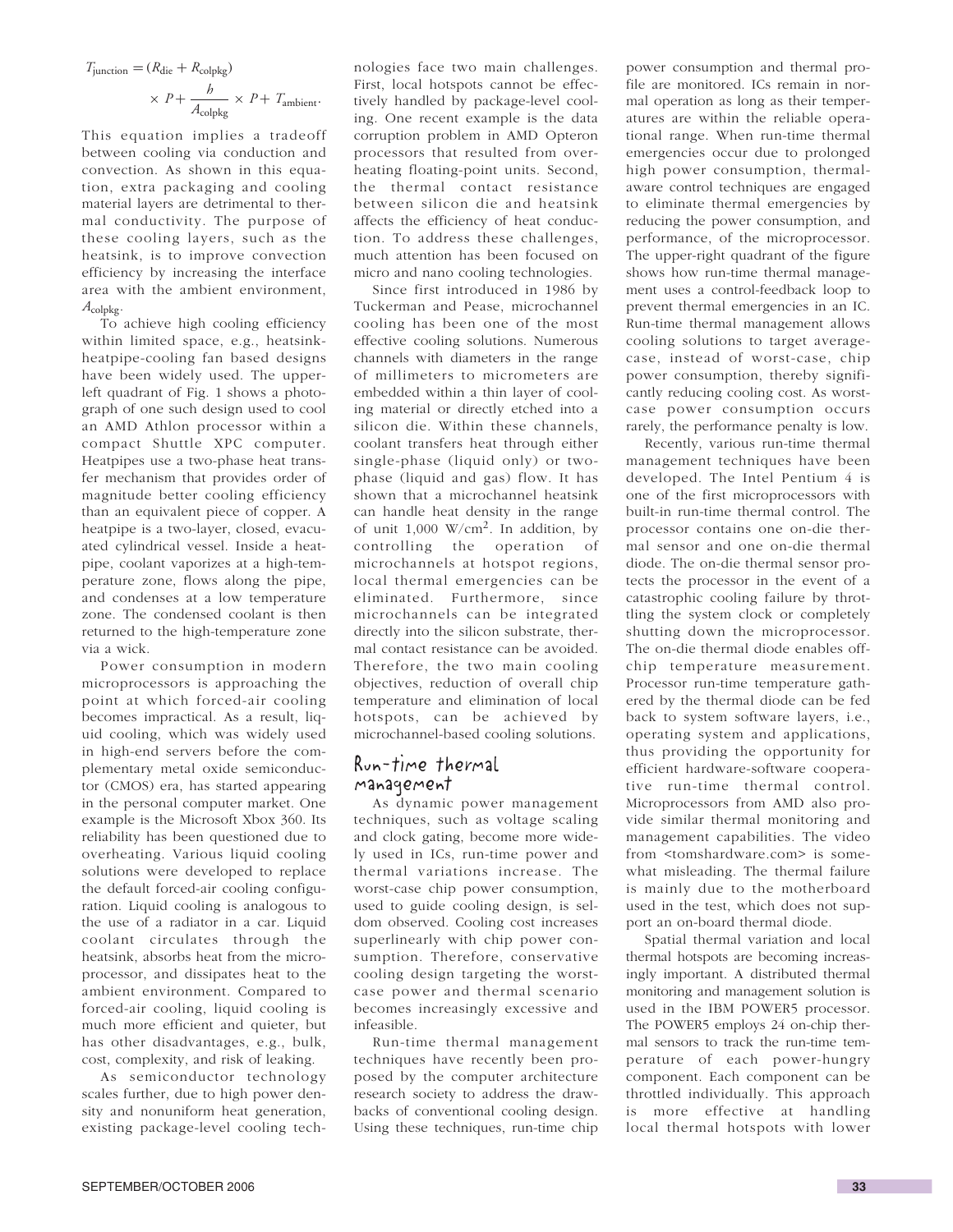performance penalty than the global throttling approach used in the Pentium 4.

Power consumption and wire delay constraints are pushing microprocessor design toward the chipmultiprocessor (CMP) paradigm. For instance, the recently developed Cell processor for the Sony PlayStation 3 contains nine on-chip processing elements. In CMPs, the chip temperature profile results from thermal interactions among all the processors. In addition, each individual on-chip processor may operate independently at run-time. This distributed scenario imposes unique challenges on runtime thermal management. Distributed, cooperative management techniques are essential for efficient run-time temperature control. The Foxton technology recently proposed by Intel serves as a good starting point for CMP thermal management. Foxton allows run-time control of both supply voltage and frequency of each individual on-chip processor, which can potentially lead to an efficient distributed run-time thermal management solution. Software layers, such as the operating system, may also play an important role for run-time thermal management of CMPs in the future.

#### Design-time thermal optimization

Design techniques can be used to improve the power and thermal characteristics of integrated circuits. Some of the most promising techniques are voltage scaling, thermal-aware architectural planning, and thermal-aware physical design.

Voltage scaling has allowed dramatic reduction of power consumption in CMOS, the dominant IC technology today, and for years to come. In static CMOS circuits, every output node is driven through transistors, some of which are connected, in series or parallel, to a high voltage (*VDD*) and some of which are connected to ground. Under normal operation, either the path to  $V_{DD}$  or ground is closed and the other path is broken. Output nodes are connected to the insulated gate of the next logic device. Therefore, if a CMOS device is not changing values, its power consumption is low. If we assume that a CMOS device switches with some frequency, *f*, its power consumption can be expressed as

$$
P = fCV_{DD}^2
$$

where *C* is the capacitance of the subsequent interconnect and logic device. From this equation, it is clear that we can improve power by reducing  $f$ ,  $C$ , or *VDD* . Unfortunately, performance reduces in proportion to *f* so the energy required to finish a given amount of work will remain constant even if *f* is reduced. *C* can be reduced by decreasing the sizes of devices and interconnects. However, existing fabrication technologies impose limits on minimum feature sizes. Reducing *VDD* turns out to be one of the most promising methods of reducing power consumption and temperature.

Performance reduces approximately in proportion to *V<sub>DD</sub>*. However, unlike frequency scaling, the power consumption improvement resulting from voltage scaling is quadratic in voltage reduction. Therefore, if we halve  $V_{DD}$  and halve  $f$  to compensate for the increased delay, the resulting power consumption is 1/8 its original value. Of course, with *f* halved, it takes twice as long to complete a task. However, we can use other design techniques to bring the performance back to the original level, e.g., by doing more work in parallel with the help of additional hardware. This results in a circuit that runs as fast as the original circuit but only consumes 1/4 the power of the original circuit. Voltage scaling has been one of the most useful tools available to lowpower designers for many years. However, it will soon reach its limit. *VDD* values are now approaching the threshold voltages of transistors.

Despite the use of power-aware design techniques, it is often necessary to consider thermal effects. Some portions of ICs produce more heat in less space than others. For example, the floating-point units and instruction issue units in microprocessors typically have higher power densities than caches. Heat flows slowly sideways in integrated circuits because the silicon from which the circuit is built has low thermal conductivity. However, once the heat makes it through the silicon vertically, it has a fast path to the ambient via the high thermal conductivity heatsink. As a result, the thermal resistance between a region of an integrated circuit and the ambient is largely a function of its area. If one

region of an integrated circuit produces heat more rapidly than another, all other things being equal, its temperature will be higher.

One can use thermal-aware physical design techniques to reduce the problem of high power density. The lower-left quadrant in Fig. 1 illustrates an IC floorplan. In this figure, each rectangle is a functional unit that can carry out operations such as multiplication and addition, temperature is indicated by functional unit brightness, and different voltages are indicated by the color of functional unit outlines. The design was automatically produced by a thermalaware synthesis algorithm. This algorithm automatically partitioned the functional units into different voltage islands. This reduced power density, allowing a reduction in peak temperature from 90.8 ◦C to 81.4 ◦C. In addition, thermal-aware floorplanning was used to move high power density functional units apart, further reducing peak temperature from 81.4 °C to 76.2 °C.

### Interactions among thermal optimization techniques

Thermal problems can no longer be efficiently solved at one level of the design process. It is now necessary to consider, and optimize, the thermal impact of cooling and packaging, runtime thermal management techniques, and thermal-aware design techniques. Neglecting thermal problems at any level of the design process forces them to be solved at other levels, potentially at much greater cost. On the other hand, synergistic techniques that span multiple design levels can potentially yield highly efficient thermal solutions. Thermal-aware design combined with chip and package cooling design make thermal emergencies rare and run-time thermal management prevents these, now rare, thermal emergencies from causing reliability problems.

### Novel devices

Thermal issues constrain further improvements in CMOS integrated circuit performance even when a global approach to thermal optimization is used. Thermal crisis has been a recurring theme during the past four decades. Device innovations have been the most effective method of dealing with increasing power densities.